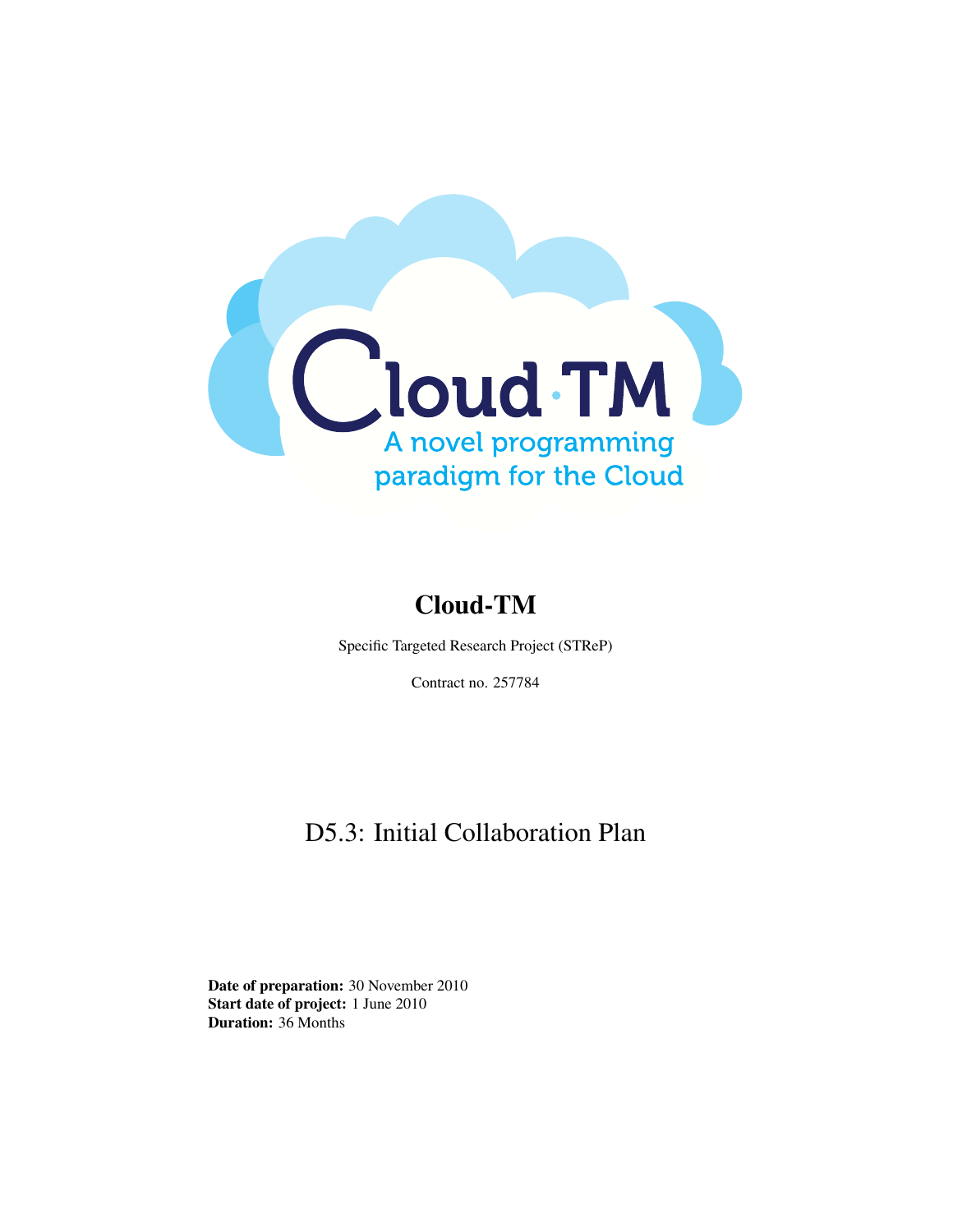#### **Contributors**

Francesco Quaglia,CINI Luis Rodrigues,INESC-ID Paolo Romano,INESC-ID Vittorio Ziparo,Algorithmica



(C) 2010 Cloud-TM Consortium. Some rights reserved. This work is licensed under the Attribution-NonCommercial-NoDerivs 3.0 Creative Commons License. See http://creativecommons.org/licenses/by-nc-nd/3.0/legalcode for details.

——————————————————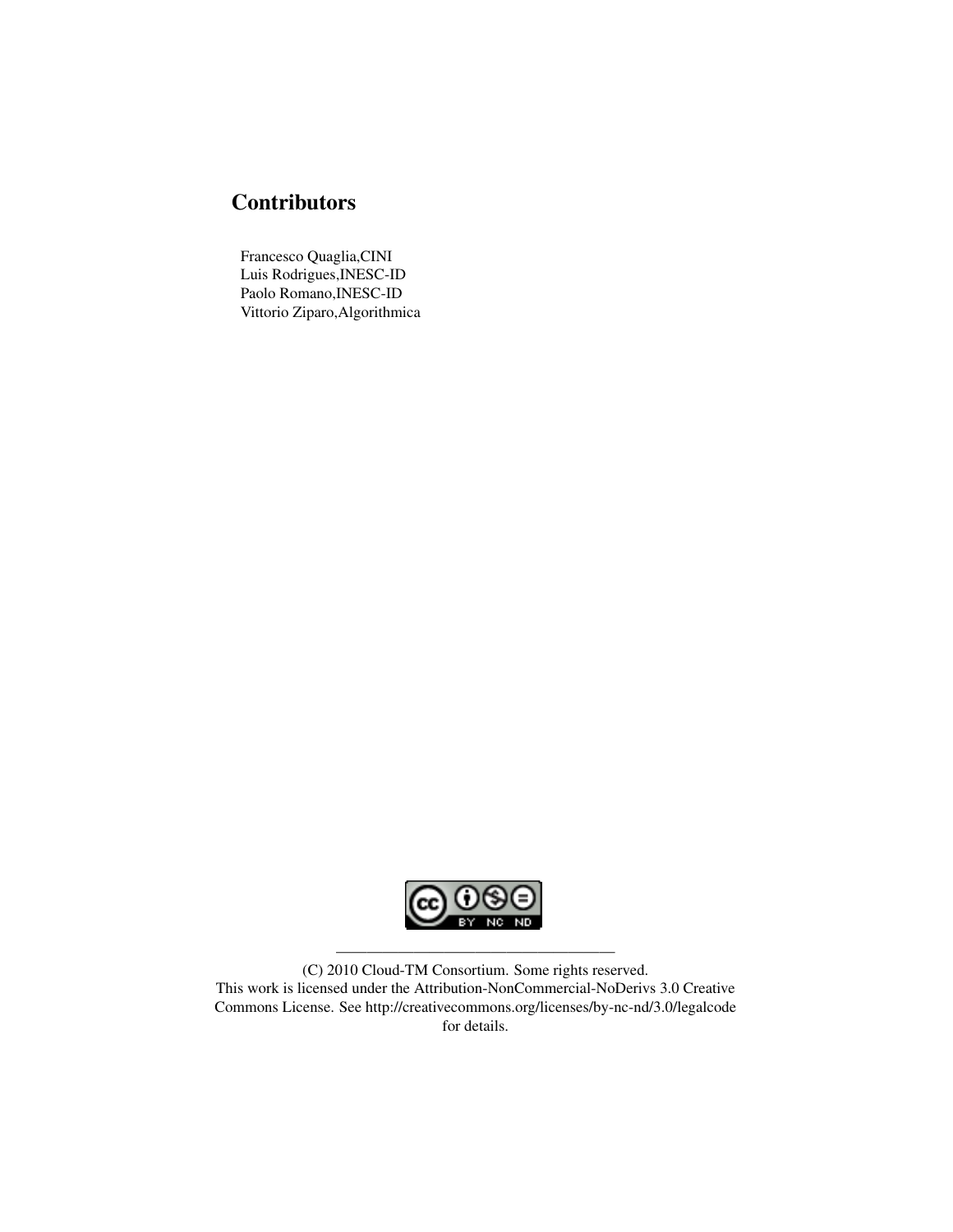## **Table of Contents**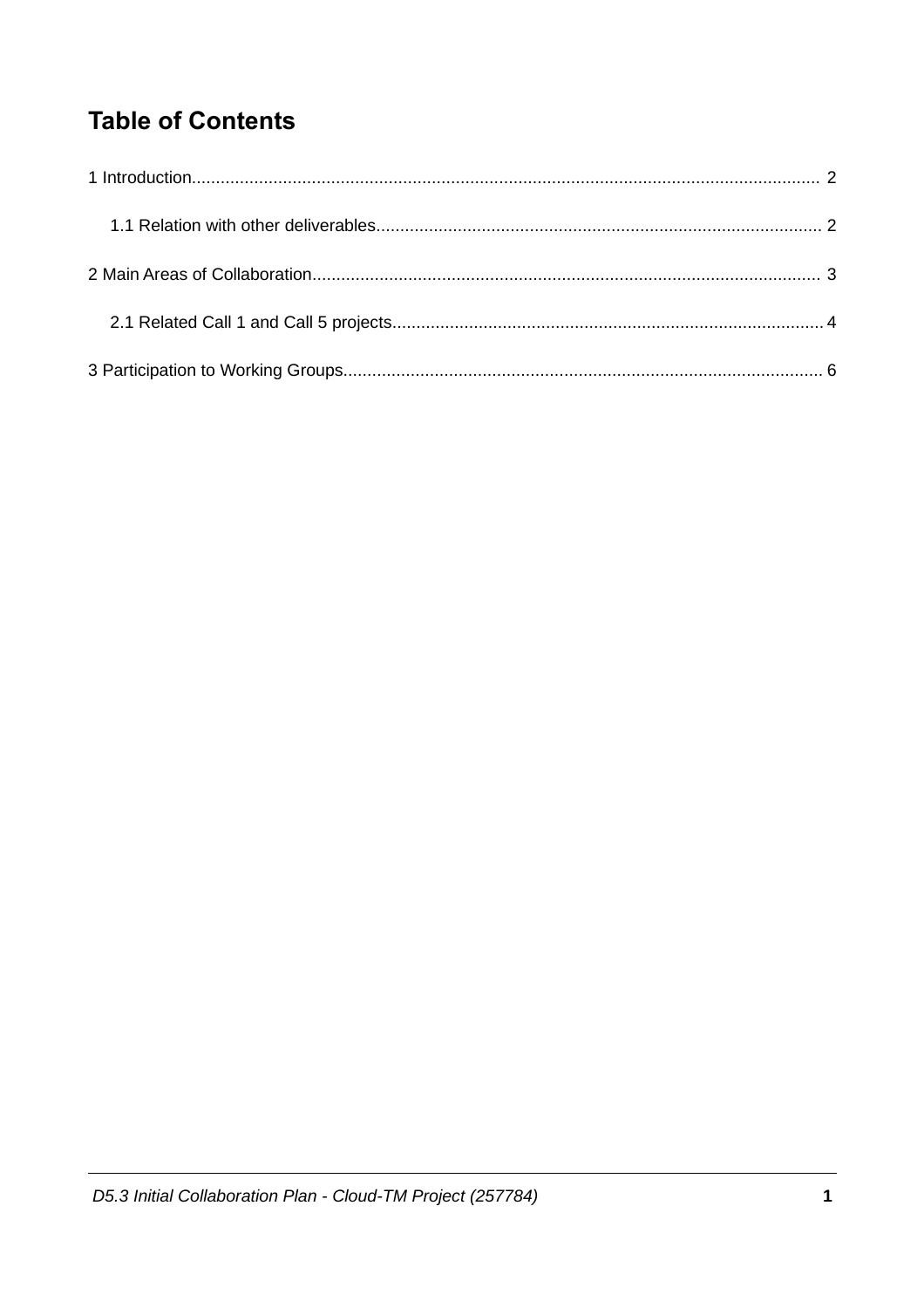# 1 Introduction

This document illustrates the initial plan for collaborations with other FP7 projects under the Work Programme 2009/2010 Objective "Internet of Services, Software and Virtualization".

The collaboration activities described hereafter are largely based on the opportunities identified during the participation to the Collaboration Meeting held in Bruxelles on the 19<sup>th</sup> and 20<sup>th</sup> of October 2010, in which the Cloud-TM project was represented by its coordinator, Dr. Paolo Romano.

Based of the information gathered during this meeting, and at the light of an a-posteriori study of the advertised goals of the Call 1 and Call 5 projects active in areas related to the ones addressed in Cloud-TM, we have identified three main potential areas of collaboration, namely:

- 1. Standardized APIs for resource provisioning from Cloud infrastructures
- 2. QoS specification, negotiation and monitoring
- 3. Storage and data management platforms for the Cloud

In this document we first elaborate on the potential benefits achievable by pursuing collaborations in these research areas. Then we detail the set of Call 1 and Call 5 projects that we have identified as potential candidates for activating collaborations with our consortium. Finally, we report the Working Groups in which the Cloud-TM project is going to participate and the activities up to date carried out in this context.

### 1.1 Relation with other deliverables

The Periodic Management Reports, namely deliverables D6.1, D6.2, D6.3, will provide information on the advancement of the collaboration activities planned in this document, and possibly update the collaboration plan to take into account of future developments of the Cloud-TM and related EU funded projects.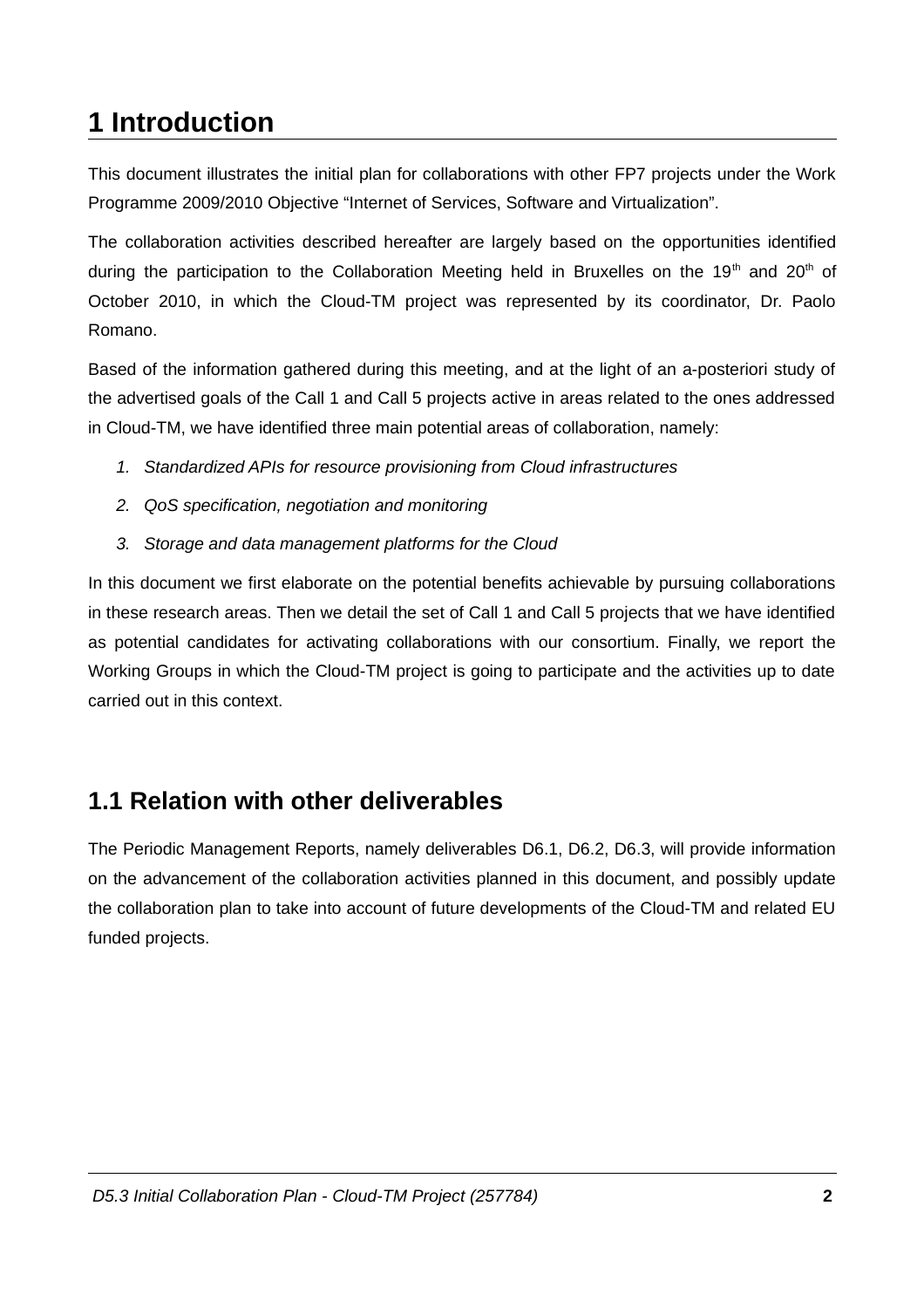### 2 Main Areas of Collaboration

Based on the information gathered during the Bruxelles Collaboration Meeting, and on a subsequent analysis of the research results and goals of the related Call 1 and Call 5 projects, we were able to identify three main areas of collaboration with other EU funded projects, namely:

Standardized APIs for resource provisioning from Cloud infrastructures: at the moment of writing there is, to the best of our knowledge, no universally recognized standards for allocating/deallocating resources (e.g. virtual machines, storage or network facilities) from laaS Cloud platforms. This reduces portability of existing solutions for automated resource provisioning, one of the key objectives aimed at by Cloud-TM and many of the currently active EU funded projects in the area of QoS management and Cloud computing.

While defining new standards for resource provisioning is out of the scope of the Cloud-TM project, we are willing to collaborate with EU funded projects active in this area (such as Mosaic) by either providing use cases or applications leveraging such APIs (for instance, the Cloud-TM's Autonomic Manager). We believe that this will be useful both for Cloud-TM, which will benefit from a higher portability, and for other EU projects directly working in this area, which will be provided with (additional) real use cases/applications to validate the effectiveness of the proposed standards.

OoS specification, negotiation and monitoring: automating the provisioning of resources from the underlying Cloud infrastructure to ensure applications' SLAs is a key goal that Cloud-TM shares with several currently active EU projects in the areas of OoS and Cloud computing. While these projects typically target different kind of applications (for instance, in Cloud-TM we target a middleware for transactional data manipulations), all of them will have to face the issue of developing tools for QoS specification, negotiation and monitoring.

Unfortunately, at current date there are no universally recognized standards in the area. This represents a significant hurdle as it forces practically each project in the area of Cloud computing to implement analogous, but proprietary, solutions that end up being incompatible and often not easily comparable.

For a small scale project like Cloud-TM, whose focus is on other research topics (such as transactional data management and self-optimization mechanisms), the availability of standardized, robust, open tools for QoS specification, negotiation and monitoring would be extremely beneficial as it would allow to concentrate the efforts on the key challenges addressed by the project. We are therefore willing to get involved in efforts aimed at cooperatively developing such tools with other projects working in this area, or at reusing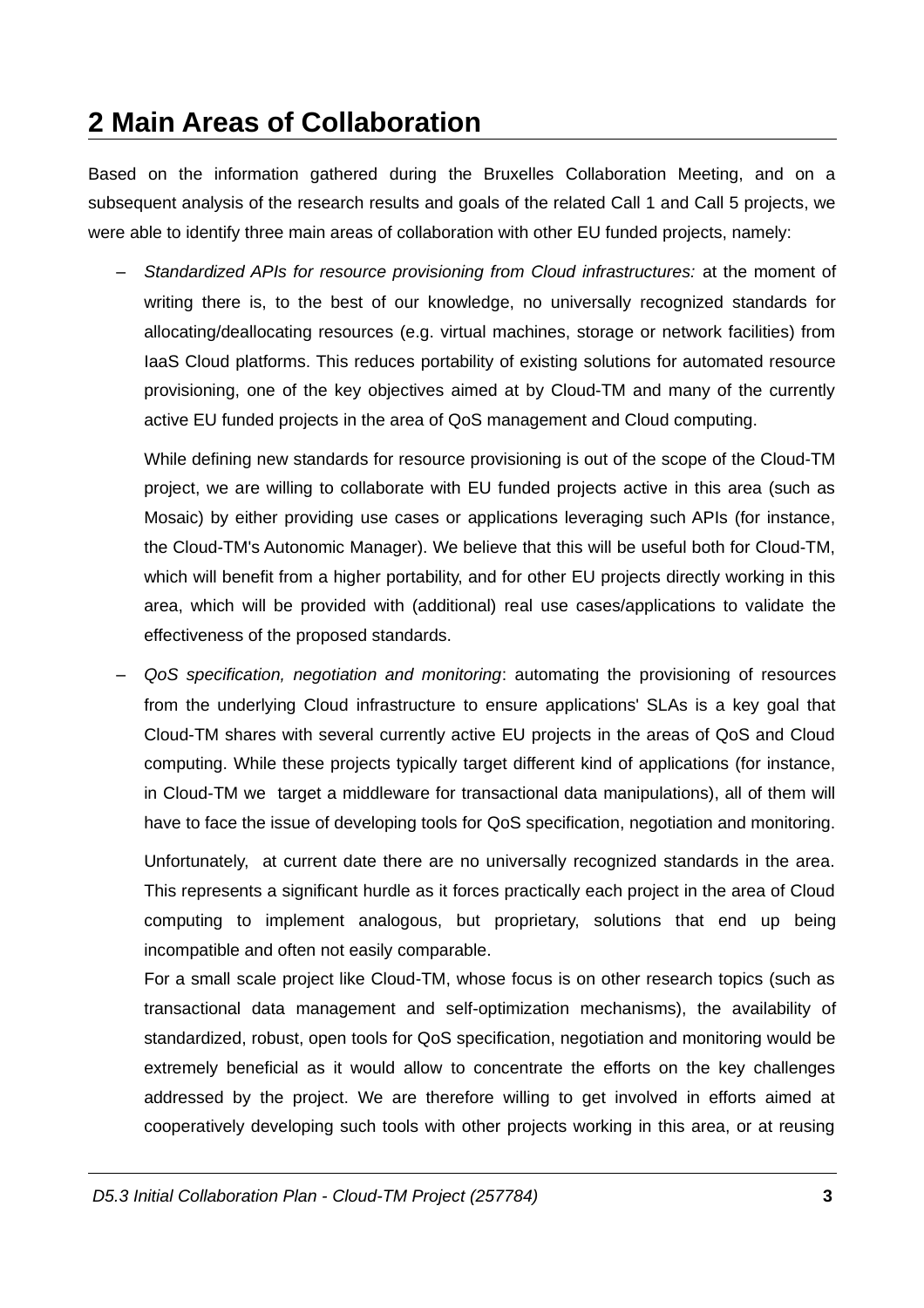existing results developed by older projects working in this area.

Storage and data management platforms for the Cloud: several call 5 projects (e.g. Contrail, Vision Cloud) focus on the issue of developing innovative storage solutions for the Cloud, addressing problems such as data security and Cloud providers federation. While these research directions are not the focus of the Cloud-TM project, an important issue that we intend to address is related to how to integrate the Cloud-TM transactional data platform with heterogeneous Cloud storage platforms. Our approach will be based on a modular, plug-in based architecture whose goal is to minimize the cost of porting the Cloud-TM middleware to persist its state on top of heterogenous storage platforms.

We will be therefore closely monitoring the advances of EU projects in the area, making available our data platform's use cases and pilot applications. We will also evaluate the possibility of developing plug-ins to integrate the Cloud-TM data platform with innovative storage solutions developed by any of these projects providing features of particular relevance for our project.

#### 2.1 Related Call 1 and Call 5 projects

In the following we report, for each of the collaboration areas identified in Section 2, the corresponding Call 1 and Call 5 projects that will be contacted in order to activate mutual collaboration efforts:

Collaboration area: "Standardized APIs for resource provisioning from Cloud infrastructures"

Call 5 projects:

- $-$  4Caast
- $-$  Cloud4SOA
- Vision Cloud
- OPTIMIS
- CONTRAIL
- mOSAIC

Collaboration area: QoS specification, negotiation and monitoring:

Call 1 projects: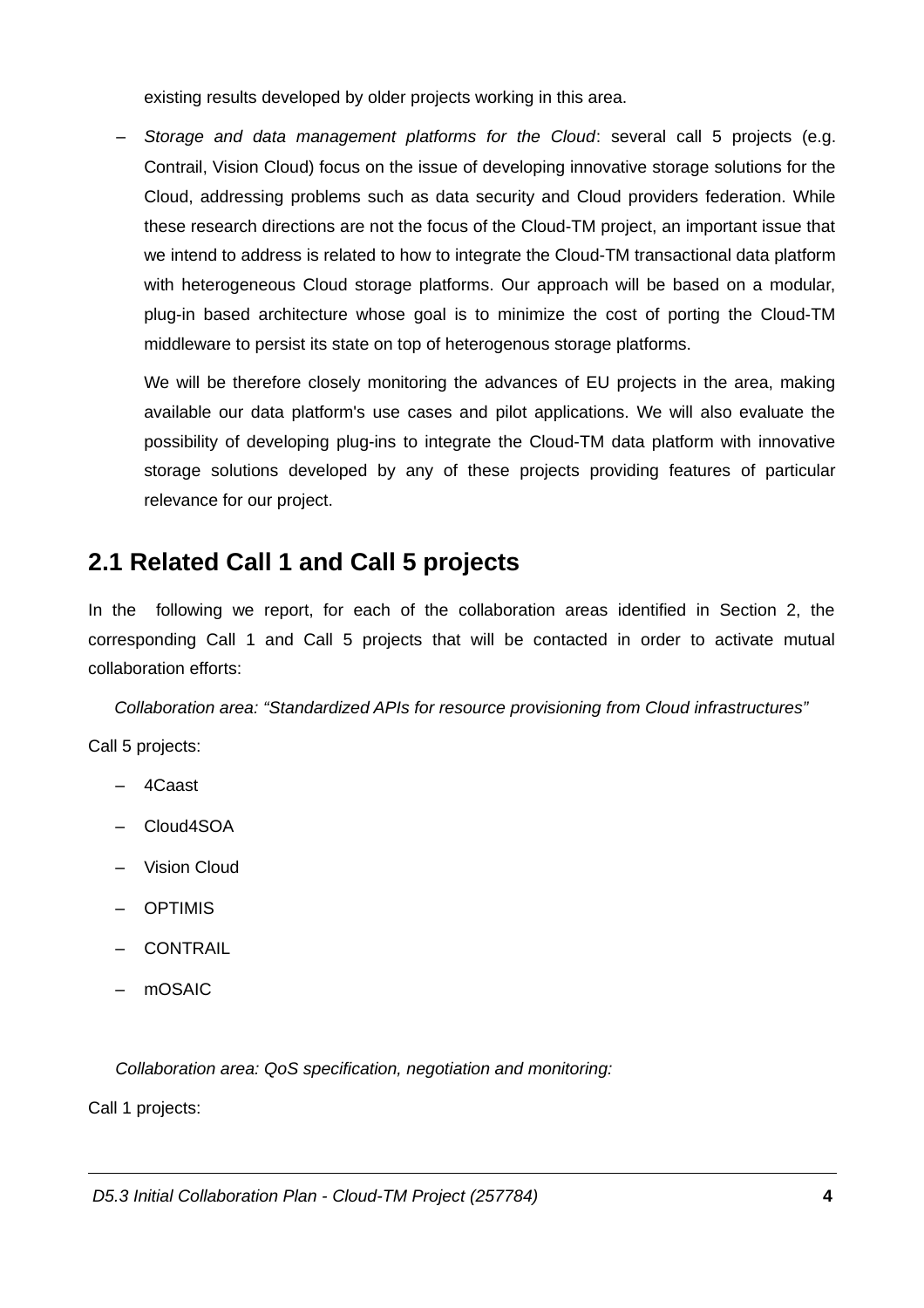- IMPRESS
- SMARTLM
- SLA@SOI
- RESERVOIR

Call 5 projects:

- 4Caast
- Cloud4SOA
- Vision Cloud
- OPTIMIS
- CONTRAIL
- mOSAIC

Storage and data management platforms for the Cloud:

Call 5 projects:

- Vision Cloud
- CONTRAIL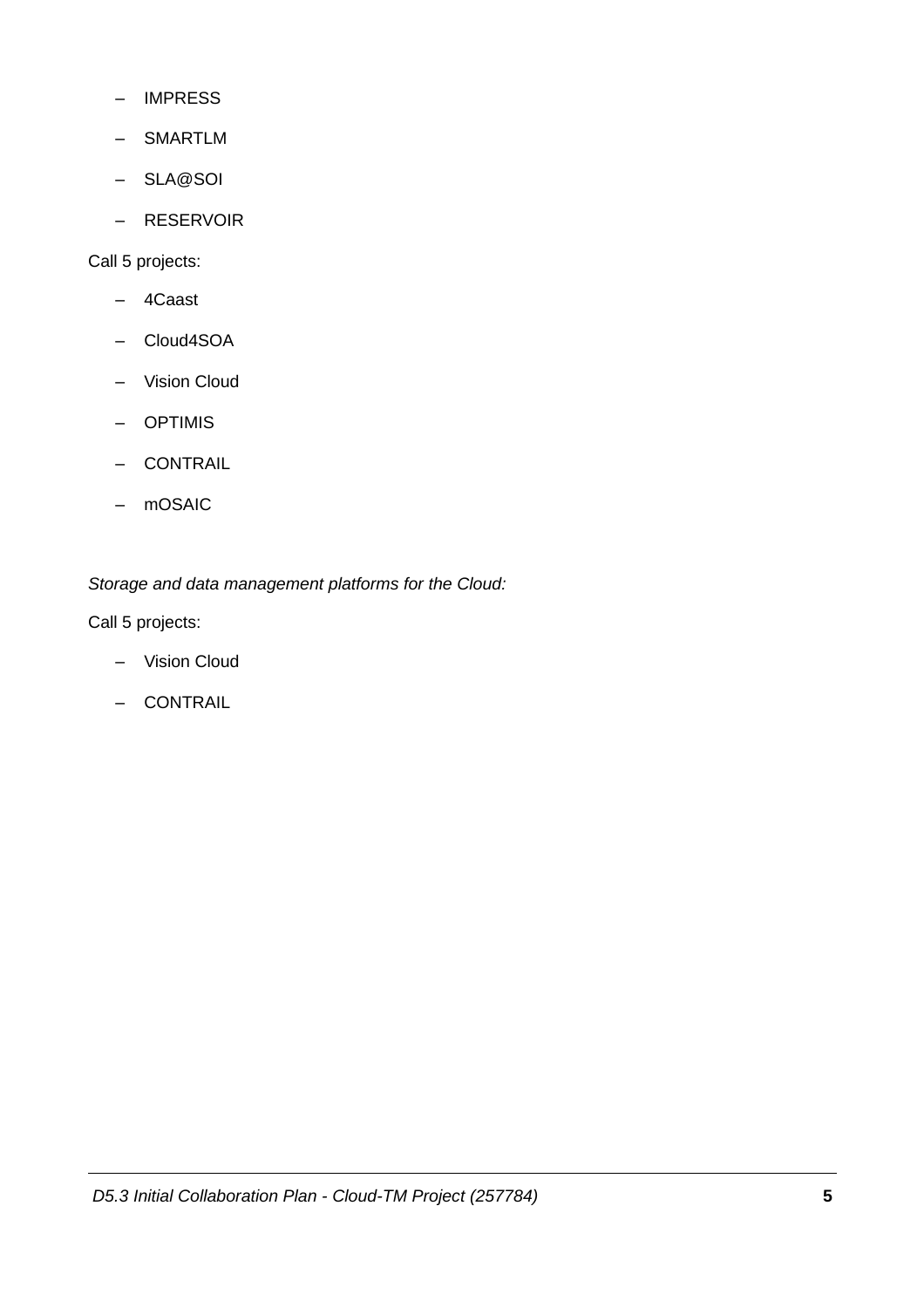# **3 Participation to Working Groups**

The Cloud-TM project is currently collaborating in the following three working groups:

- 1. Virtualized Service Platforms
- 2. Quality of Service & Service Level Agreements
- 3. Service Engineering

At the time of preparation of this report, the Working Groups on "Virtualized Service Platforms" and "Service Engineering" are still bootstrapping their activities, and it is expected that teleconference will be organized before the end of 2010 to define a more detailed work plan.

On the 3<sup>rd</sup> of November 2010, the Cloud-TM project, represented by Dr. Paolo Romano, participated to a teleconference organized by the "Quality of Service & Service Level Agreements" Working Group. During this teleconference several collaboration points among Call 1 and Call 5 projects have been identified and are reported in the table shown in Figure 1.